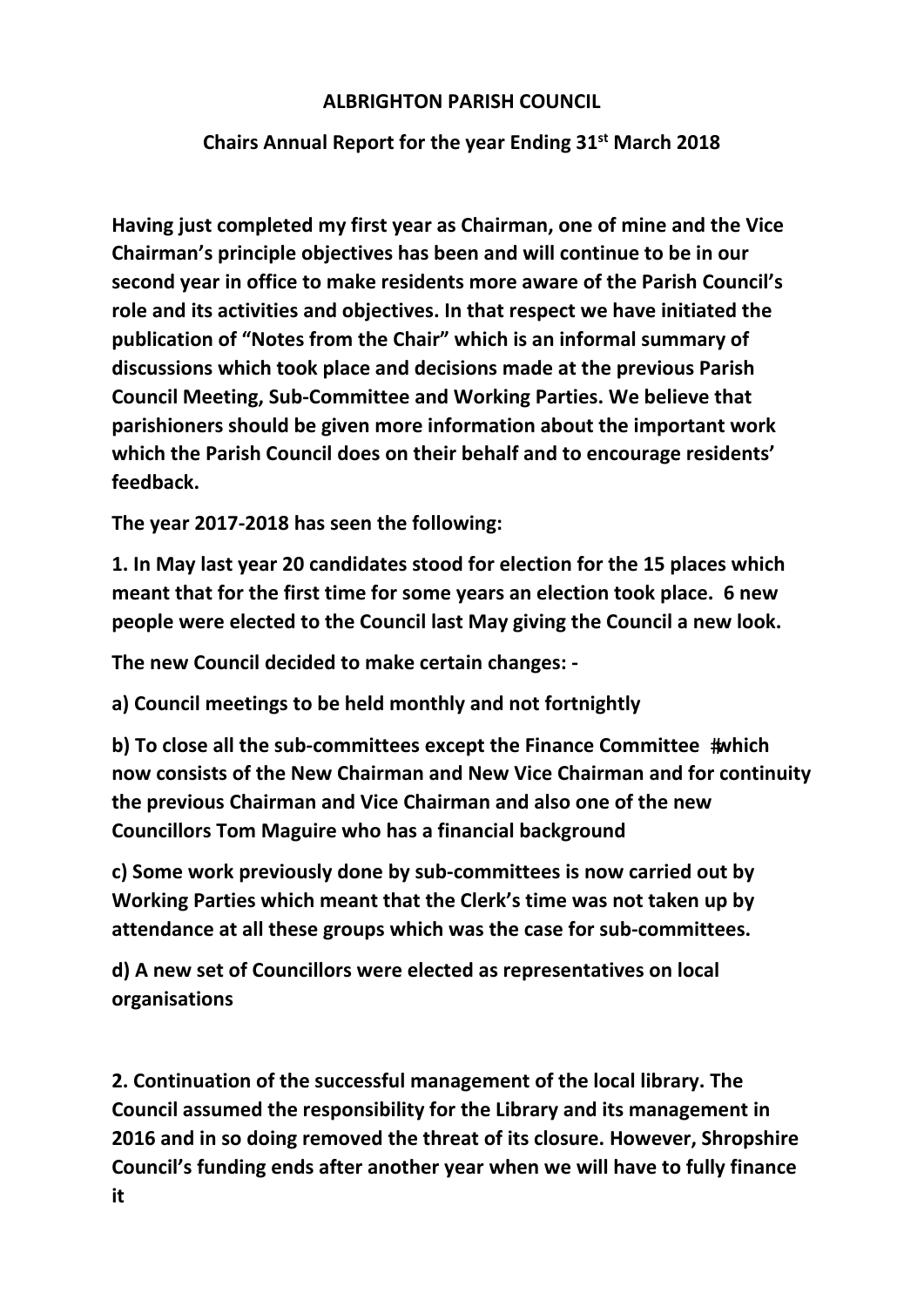**3. Arranged the acquisition of the new Flyer minibus to replace the old one. The new vehicle has improved comfort facilities, including air conditioning. A publicity campaign has now been launched to encourage awareness of the Flyer's existence and its availability to all residents – its use is not limited to elderly people although they remain an important category for the Flyer to provide a service to. We have now made it available for evening and weekend use and we are seeing groups take this up. We have started to recruit "Flyer Volunteers" – some to act as Drivers when our permanent driver is on holiday/ill and helpers to assist with wheelchairs and carrying shopping. Training is arranged through the Parish Council.**

**4. Supported the Adopt‐a‐Station Scheme. Volunteers are now improving the appearance of our station with the provision of flowers and plants funded by our local rail franchise and David Austin Roses, Kingswood Road Nurseries and Albrighton Business Forum.**

**5. Continued support for the repair and reopening of the Albrighton Station Pedestrian Ramp which would greatly facilitate access to the Wolverhampton bound platform, avoiding the need to access it only by crossing the rail via the station footbridge.**

**6. Provided much needed grants to the following local organisations totalling £ 7,000:**

**Grants**

**Sports and Social Club** 

**Albrighton Football Club** 

**Albrighton First Responders** 

**Live at Home** 

**British Legion** 

**St. Mary's Church** 

**Severn Valley Strollers**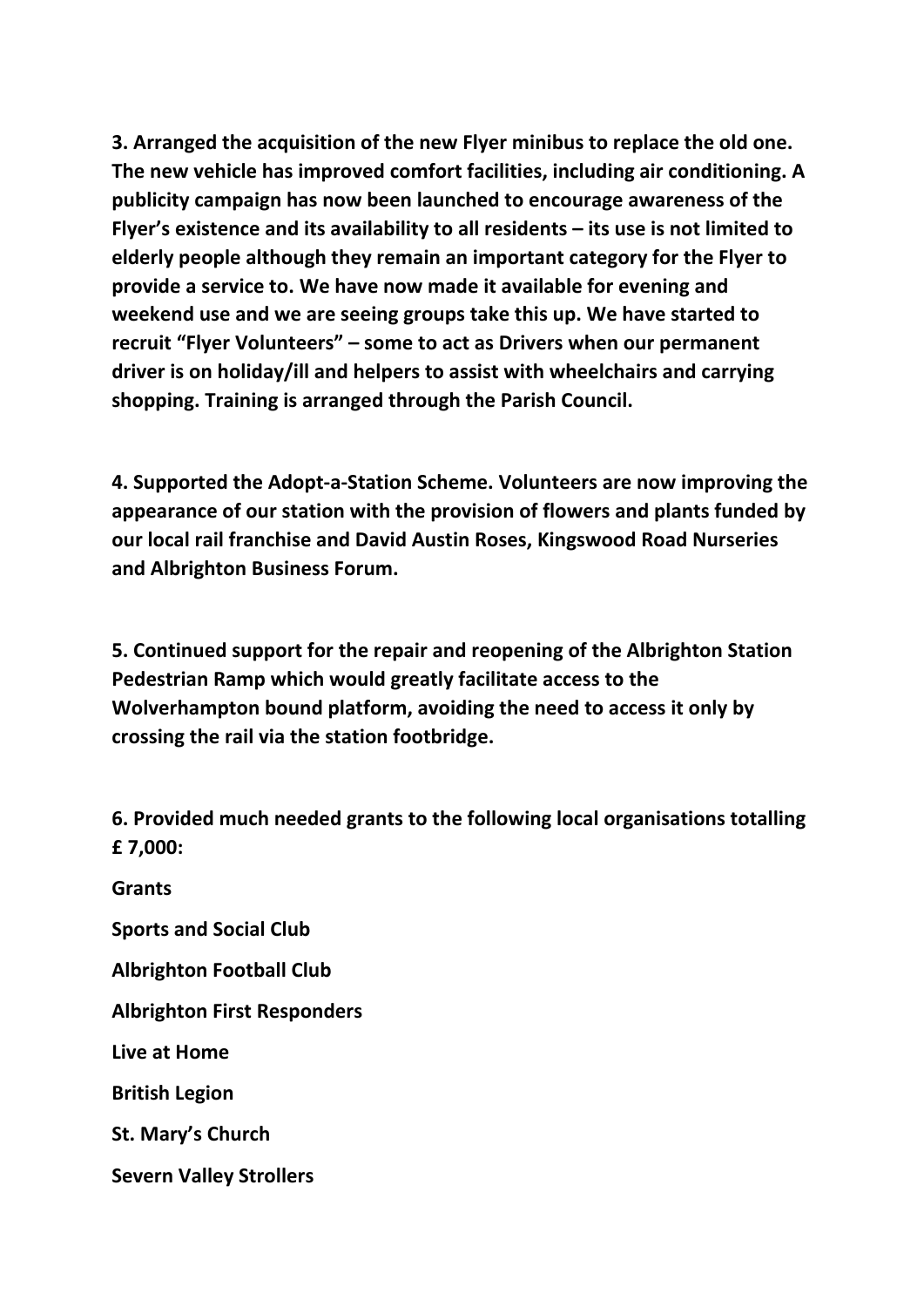## **Annual Grants**

**Albrighton nature reserve.** 

**Albrighton Summer Fayre Committee** 

## **St. Mary's Church**

**7. Opposed the granting of planning permission to the East of Shaw Lane Development proposed by Jessups involving particularly the enormous 74 Extra Care Apartments Building, the unacceptable connection of the drainage/sewage into Shaw Lane/Station Road which will increase the risk of flooding in the north part of Albrighton, having the traffic access from Shaw Lane making the existing unsafe situation for parents, children and patients to the Surgery even worse in an already very over congested Shaw Lane, with lack of parking for Station users. The impact of the Extra Care Homes by overloading the Albrighton Medical Practice would be totally unacceptable, as the doctors have confirmed, and the Council whilst not itself involved has supported a petition organised by an Action Group, set up by the Civic Society, opposing this Extra Care Apartment building aspect of Jessups application.**

**8. Provided the village Christmas lights.**

**9. Provided maintenance of the village green and grass cutting of it and other village grassed areas.**

**10. Provided a Litter Warden with now increased hours as some residents have requested**

**11. Provided the black planters with flowers in the summer months.**

**12. Reviewed many planning applications and provided comments to Shropshire Council as Planning Authority, whilst always taking into consideration views of the residents and supporting them.**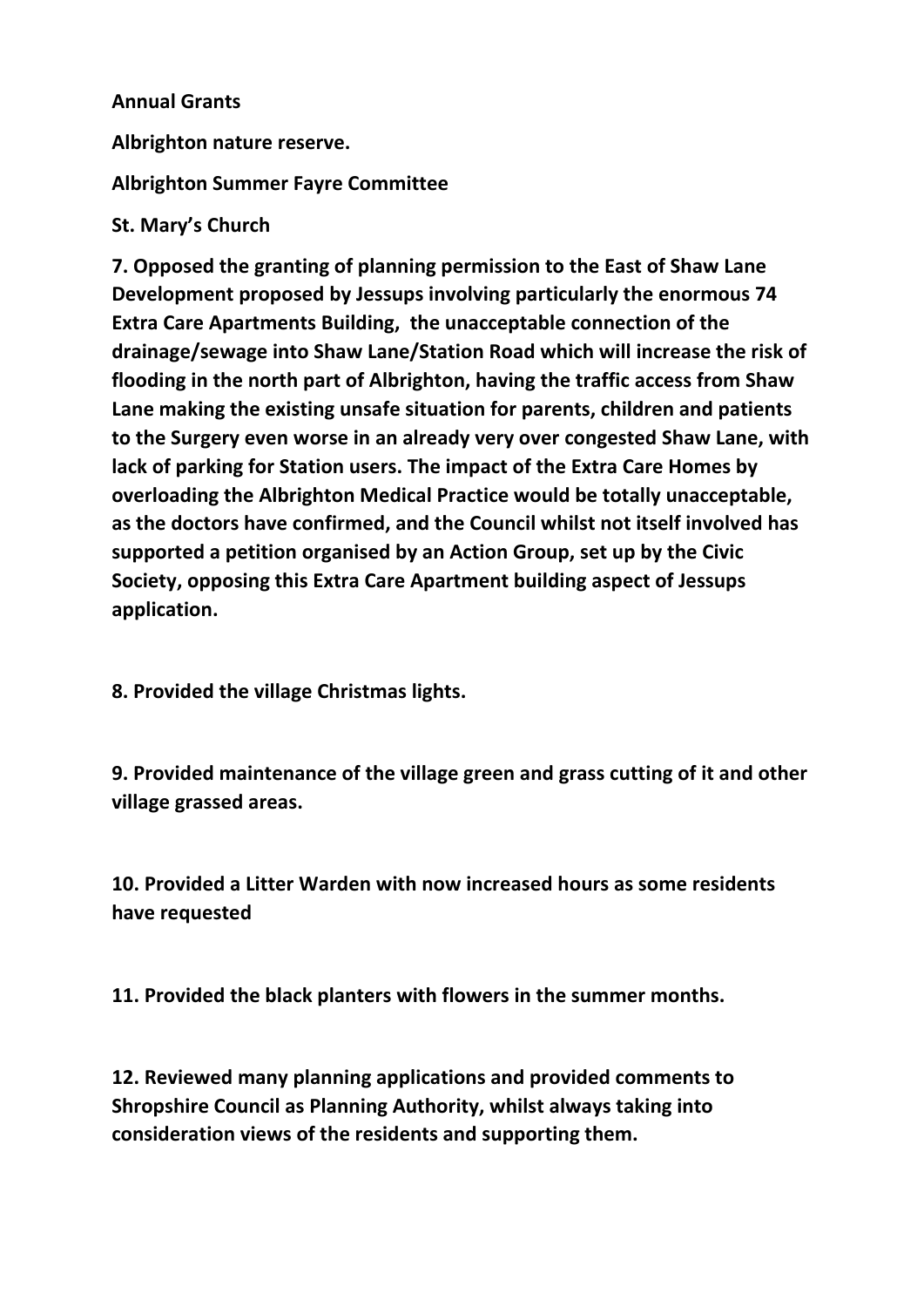**13. Very recently the Council took a decision to oppose the erection of a Broadband Mast on land near the Albrighton Windmill. Some 30 residents attended the Council meeting at which that decision was taken and those present were very pleased to hear that the Council had decided to support their own very strong opposition to this mast erection proposal.**

**14. Continued to support the Swimming Pool when funding via Shropshire Council was cut off and has acted as the funder of last resort. The Councillors have worked closely with the Friends of Albrighton Swimming Pool Lottery, who have covered the running costs of the pool for the last year.**

**15. The Citizens Advice Service has successfully run for 17 years in a room made available at the Medical Practice. When the £6000 funding was terminated the Council decided to make a contribution to that, on the basis that it hoped other parish councils would also contribute to make up the whole amount. As time was short, and to ensure no interruption to the service, this Council provided the full £6000 immediately and is now in discussion with neighbouring councils to ask if they will make their contribution.**

**16. I won't comment now on the finances except to say that your council has managed it well and so far, we seem to be able to match calls on expenditure with the funds we have and thus avoided an increase in our precept which affects the Community Charge. The Finance Committee was pleased to elect Councillor Tom Maguire as Chairman of the Finance Committee who is able to focus his attention of this most important part of our work and Tom will be presenting the accounts in due course tonight**

**17. Michael Ward has been our Clerk and Financial Officer for 10 years but decided he wished to reduce his hours and so we welcomed Shirley Reynolds as our new Clerk in April. Michael has retained his role as Financial Officer on a part time basis. We thus were able to now have the office manned by an Officer for at least 5 hours every day, something which we had not been able to do previously. They are able to provide help and support to elected councillors and members of the public. The Library and Parish Office continues to be well used by residents and the extension of opening hours will only enhance this service to our village.**